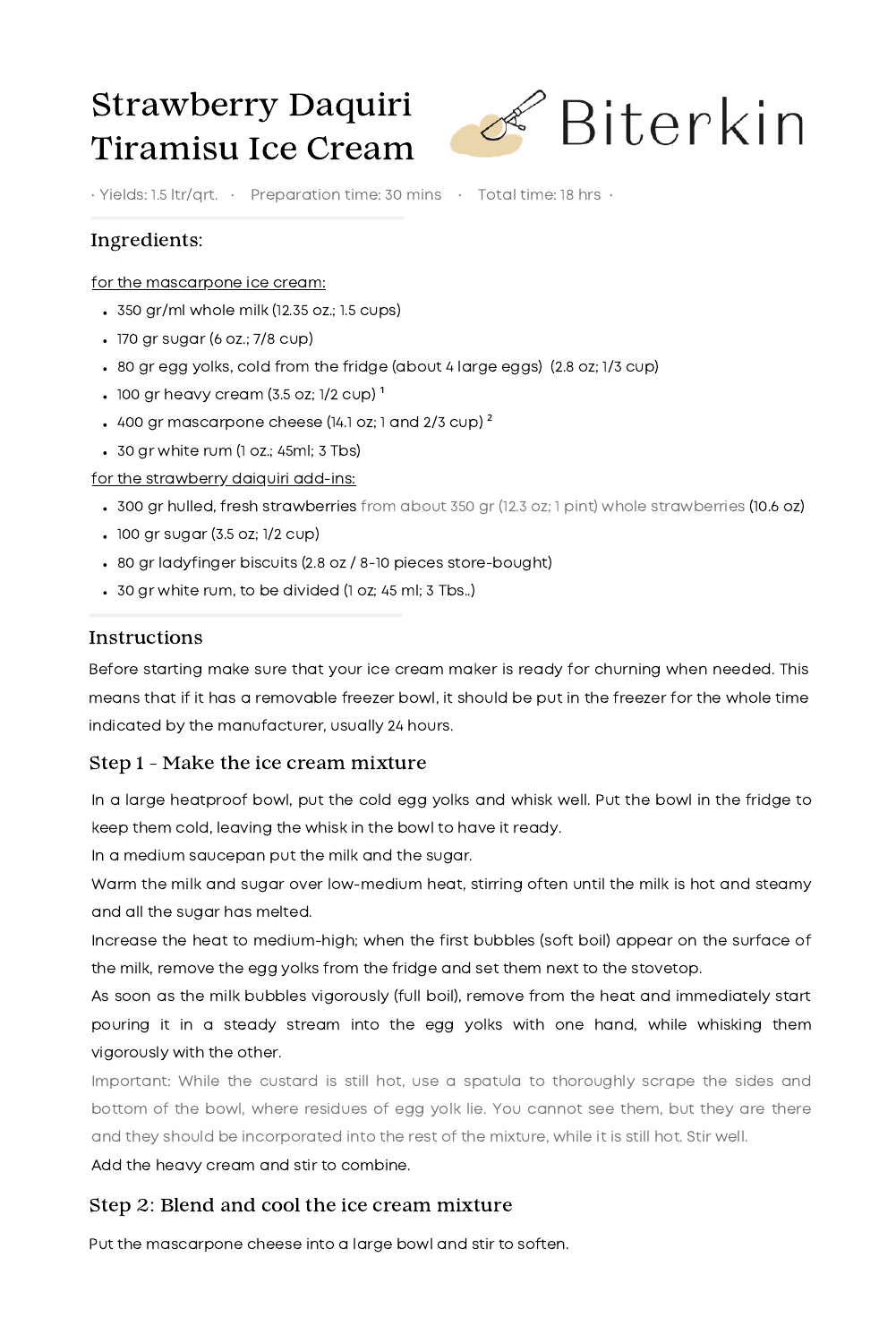Add the custard (from step 1) into the mascarpone, a little at a time, stirring well after each addition. Whisk well to ensure that no lumps are left.

Blend the ice cream mixture for one minute.

Pass the ice cream mixture through a fine mesh sieve and into a sealable container; refrigerate for 12 hours and up to 3 days. It has to be thoroughly cold to properly churn.

# Step 3: Prepare the strawberries for the add-ins

Cut the strawberries in 0.5 cm (0.2 in) small pieces and place them in a large bowl. Sprinkle the sugar over them and give them a stir, leaving the spatula in the bowl.

Leave them for 2 hours at room temperature, stirring 3-4 times to help the sugar melt.

#### For the soaking syrup:

Measure out 100 gr/ml (3.5 oz.; 1/2 cup) of the strawberry juice which has formed on the bottom of the bowl and place in a medium saucepan. Bring to a boil over medium to high heat and let it boil for 2 minutes. Keep an eye on it and if it starts turning a very dark red colour, remove it from the heat before the time is over.

Remove from the heat and pour it into a bowl. Allow to cool and add the 10 gr white rum (1 Tbs.), stirring well. Cover well and chill in the refrigerator overnight.

#### For the strawberry - daiquiri swirls:

Put the strawberries and any leftover syrup into the same saucepan and warm over mediumhigh heat.

Cook, stirring often, until most of the water has evaporated and the strawberry sauce reaches a jam-like consistency. This should take around 10 minutes.

Pay extra attention towards the end and stir constantly, scraping the saucepan to prevent the sauce from sticking to the bottom. If there are larger chunks of strawberries, crush them with the back of a fork.

Remove from the heat and transfer to a bowl to cool. For a smoother finish you can also blitz them with an immersion blender, if desired.

When cooled, add the remaining 20 gr white rum (2 Tbs.), cover well and chill in the refrigerator overnight.

## Step 4: Churn the ice cream mixture

Check that the ice cream mixture is thoroughly chilled before churning: it should feel fridgecold to the touch.

Prepare the ice cream maker according to the manufacturer's instructions.

With the machine running, pour the chilled ice cream mixture through the canister and into the ice cream machine.

Churn until the mascarpone ice cream is creamy and has fluffed up. Depending on your ice cream maker, this may take up to 40-50 minutes.

Add the white rum, a little at a time. Leave the ice cream to churn for 10 more minutes.

Remove the removable freezer bowl filled with the ice cream from the ice cream machine, cover with a lid and put it the freezer for one hour.